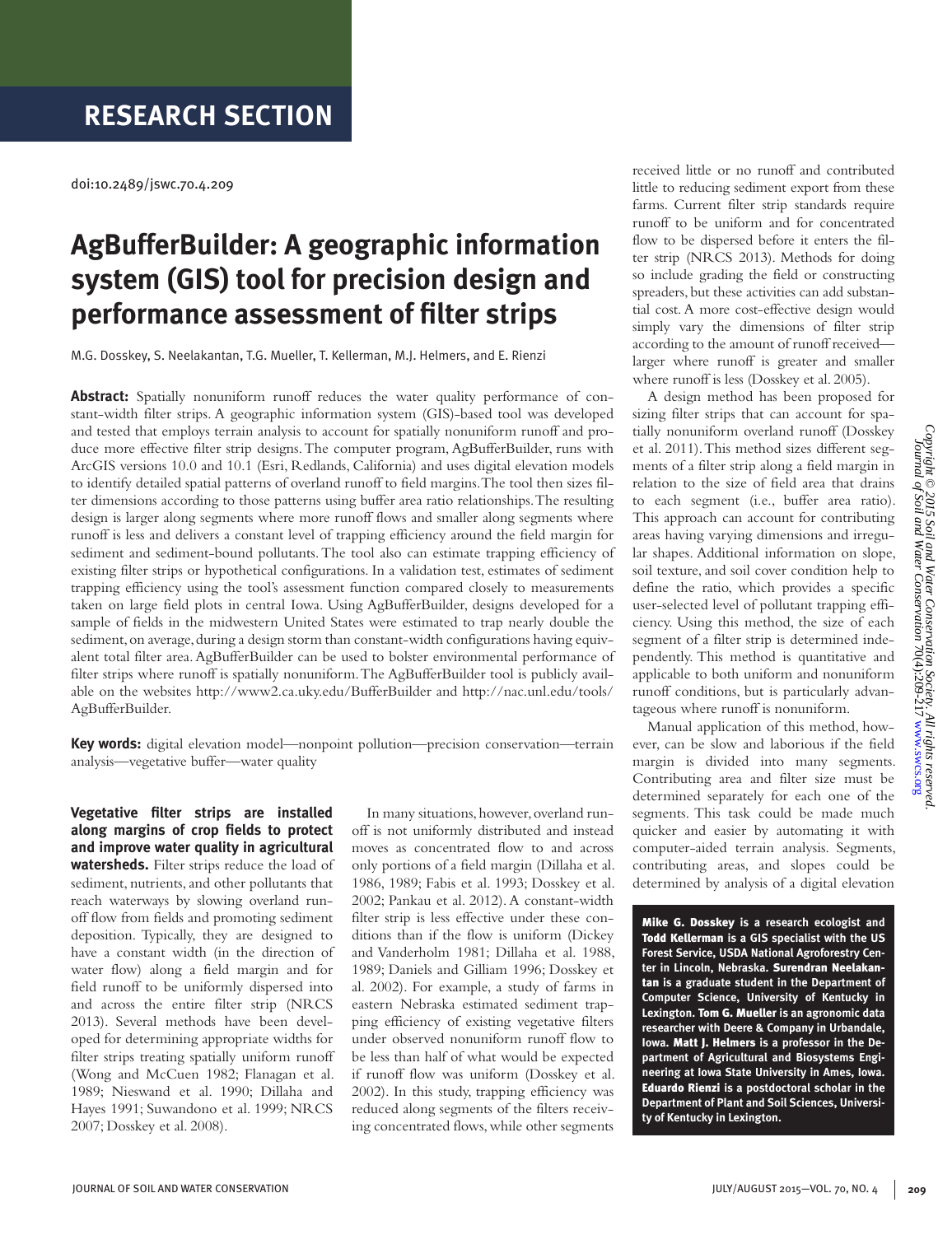*Copyright © 2015 Soil and Water Conservation Society. All rights reserved.*

model (DEM) in a geographic information system (GIS). This procedure could quickly calculate filter sizes and map them for many segments along a field margin. Technology enhancement would facilitate performance-based design and implementation of more effective filter strips in landscapes where runoff is nonuniform.

The automated method could be further enhanced by adding functionality for assessing the performance level of existing filter strips and hypothetical ones. Such an assessment would involve simply using terrain analysis to determine the buffer area ratio provided by the existing or hypothetical filter in each segment, and then calculating the associated trapping efficiency of each one. Then, trapping efficiency of the whole filter strip could be calculated as the contributing area-weighted average trapping efficiency (CAWATE) of all segments. This procedure would use the same input data as the design methodology, with the addition of a digital map indicating the location of the existing or hypothetical filter strip, and utilize the same quantitative relationships between buffer area ratio and trapping efficiency as used for design. The results could be used to estimate the trapping efficiency of past installations and to evaluate comparative performance of alternative future designs.

The objectives of this study were to (1) develop a GIS-based procedure for designing and assessing performance of filter strips based on the methodology of Dosskey et al. (2011), (2) validate results produced by the GIS procedure by comparing them to field measurements, and (3) demonstrate the utility of the GIS procedures by comparing performance of spatially variable designs to that of constant-width configurations of the same overall size.

#### Materials and Methods

*The Design Model.* The design model (Dosskey et al. 2011) guides the user to select a buffer area ratio that will achieve a desired level of trapping efficiency under the following given set of field conditions: slope, soil texture, tillage and residue cover, and the type of pollutant to be controlled. Briefly, the model is a simplification of the process-based Vegetative Filter Strip Model (VFSMOD version 1.04; Muñoz-Carpena and Parsons 2000, 2005; Muñoz-Carpena et al. 2007). To develop it, repeated simulations were run to quantify the relationships between trapping efficiency and buffer area ratio for a grass filter strip receiving overland runoff from a crop field during a large rainfall event (61 mm [2.4 in] in one hour). The simulations included different combinations of soil texture class, slope, and soil cover condition (Universal Soil Loss Equation [USLE] cover and management factor [C factor]), factors that are well known to significantly affect runoff and sediment loads from fields and trapping capabilities of filter strips (Wischmeier and Smith 1978; Dosskey 2001; Helmers et al. 2002). The results for each scenario were fit to an equation by nonlinear regression. Seven of those regression lines were selected that illustrate the range of possible relationships between trapping efficiency and buffer area ratio (figure 1). Then, rules were developed to estimate which of those seven relationships would be most appropriate for any given site based on its slope, soil texture, soil cover condition, and pollutant type (sediment or sediment-bound).

In a manual application of the design model, the field margin is divided into several segments, and the contributing area to each one is determined visually in the field with or without the aid of a topographic map. Then, a filter strip is sized for each segment. There are two steps for determining which line in figure 1 to use for a given segment of field margin. First, choose an initial reference line. Second, adjust to a different line depending on how much the actual site conditions and pollutant type differ from those represented by the initial reference line (table 1) according to rules in table 2. Use this final selected line in the graph to determine the buffer area ratio that corresponds to the desired level of trapping efficiency (i.e., percentage of runoff load retained within the filter area). Multiply that ratio by the size of the contributing area to determine the appropriate size for the filter area along that segment of field margin. This process is repeated for each segment of field margin.

*Coupling the Design Model to Terrain Analysis in a Geographic Information System.* The design process was automated by employing terrain analysis in a GIS. Use of computers can speed the design process where there are many segments and provide an objective framework for applying the design model.

A computer program based on the design model, called AgBufferBuilder version 1.0, ware (versions 10.0 and 10.1 with SP5; Esri, Redlands, California). It was programmed in Python coding language to enable efficient integration into the ArcGIS analytical architecture, although some algorithms remain in ArcGIS Model Builder format, which is easier for adding functionality. In the GIS, the user draws the field margin on a digital aerial photo of the field. The program uses the grid structure of a DEM to divide the field margin into segments. One segment equals one grid cell. The Flow Accumulation and Slope functions of ArcGIS are used to determine the size and average slope of contributing area to each segment. Surface soil texture class and soil cover condition (USLE C factor) are considered constant for the entire field. There are three categories of soil texture (fine, medium, and coarse, as defined in the caption of table 2). There are two levels of soil cover condition, USLE C factor 0.50 and 0.15, values which are representative of fresh contour plow tillage and conservation tillage, respectively, with moderate crop residue (Wischmeier and Smith 1978). The computer program automates the rules for selecting the appropriate design line (table 2) and employs its equation (table 3) to calculate the filter area required in each segment's contributing area to deliver the user-selected level of trapping efficiency. Filter area is converted to numbers of grid cells and placed in contributing area cells closest to the field margin. This process is repeated for all field margin segments. The result is a design for a filter strip that will provide an approximately constant level of trapping efficiency along an entire field margin. The level of trapping efficiency is then recalculated because rounding algorithms (e.g., to the nearest whole cell) results in a somewhat different value than the user-selected input value. It is calculated as the CAWATE of the filter-filled grid cells. The program then creates a GIS map showing the locations of filter-filled grid cells that, when overlaid on an aerial photo, can be used to lay out the location of filter strips on the ground around the entire field. A table of statistics is produced that includes the total field area, total filter area, and the CAWATE of the entire filter strip.

was developed for use with ArcGIS soft-

*Adding Functionality for Assessing Performance of User-Defined Filter Strips.*  Functionality was added to AgBufferBuilder that enables predicting trapping efficiency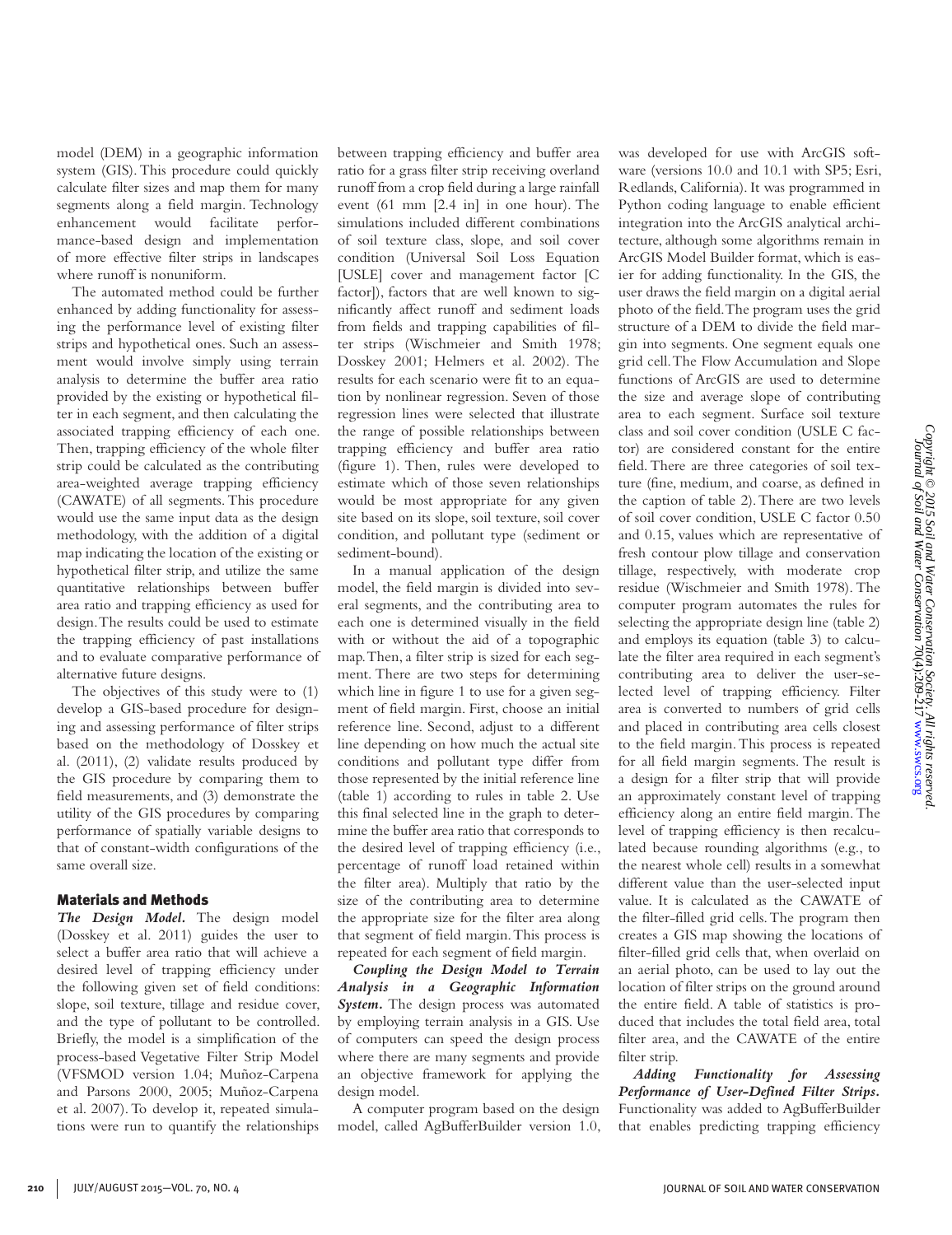#### Figure 1

Relationships between pollutant trapping efficiency and buffer area ratio for seven different conditions during a rainfall event of 61 mm in one hour. The conditions represented by each line are listed in table 1. The equations for each line are listed in table 3.



#### Table 1

Simulation conditions corresponding to each line in figure 1. The Universal Soil Loss Equation (USLE) C factor is the cover and management factor of the USLE (Wischmeier and Smith 1978).

|          | Slope $(\%)$   | Soil texture class | <b>USLE C factor</b> |
|----------|----------------|--------------------|----------------------|
| Sediment | $\overline{2}$ | Fine sandy loam    | 0.50                 |
| Sediment | $\overline{2}$ | Silty clay loam    | 0.15                 |
| Sediment | $\overline{2}$ | Silty clay loam    | 0.50                 |
| Water    | $\overline{2}$ | Fine sandy loam    | 0.50                 |
| Water    | 10             | Fine sandy loam    | 0.50                 |
| Sediment | 10             | Silty clay loam    | 0.50                 |
| Water    | 10             | Silty clay loam    | 0.50                 |
|          |                |                    |                      |

#### Table 2

Rules for adjusting from a reference line number in figure 1 to a line number representing the actual field site based on how much the actual field site conditions differ from those for the reference line. Soil texture classes are divided into three broad categories: (1) coarse (sandy loam, sandy clay loam, and fine sandy loam), (2) medium (very fine sandy loam, loam, and silt loam), and (3) fine (clay loam, silty clay loam, and silt). The Universal Soil Loss Equation (USLE) C factor is the cover and management factor of the USLE (Wischmeier and Smith 1978).

| Variable              | <b>Adjustment rule</b>                                                                             |
|-----------------------|----------------------------------------------------------------------------------------------------|
| Slope                 | 1 Line higher (+1) for each 2.5% lesser slope<br>1 Line lower $(-1)$ for each 2.5% greater slope   |
| Soil texture category | 1 Line higher (+1) for each category coarser<br>1 Line lower $(-1)$ for each category finer        |
| USLE C factor         | 1 Line higher (+1) for each 0.35 lower C factor<br>1 Line lower (-1) for each 0.35 higher C factor |
| Pollutant type        | 1 Line lower (-1) from sediment to sediment-bound                                                  |

of existing or hypothetical filter strips. In this procedure, the user draws the field margin where it would be if there was no filter strip, then draws the filter area polygons, either existing or hypothetical. The filter area polygons are converted to rasters by AgBufferBuilder in the DEM grid. Then, using the same algorithms as in the design procedure, the program determines contributing area and buffer area ratio that exists for each segment along the field margin, and the appropriate equation (table 3) to assess each one based on slope, soil texture class, soil cover condition, and pollutant type. The trapping efficiency is calculated for each segment, and then CAWATE is calculated for the field as a whole.

The AgBufferBuilder tool, which includes both the design and the performance assessment functions, is publicly available on the websites http://www2.ca.uky.edu/ BufferBuilder and http://nac.unl.edu/tools/ AgBufferBuilder.

*Validating AgBufferBuilder.* The accuracy of AgBufferBuilder was investigated by comparing sediment trapping efficiency of filter strips measured in the field with that estimated using AgBufferBuilder. The field site is located in Jasper County in south central Iowa, a region of loess topsoils and rolling topography. The field measurements were made as part of the plot study described in Zhou et al. (2010), Helmers et al. (2011), and Zhou et al. (2014). This present investigation focused on seven of their plots. The plots are  $0.5$  to  $2.9$  ha  $(1.2$  to  $7.1$  ac) in size and each one encompasses a natural topographic catchment within a large crop field. Each plot is roughly teardrop shaped and overland runoff converges to a narrow point where it leaves the field. Average slope of the plots ranges from 6.6% to 10.5%, the surface soil texture is borderline silt loam to silty clay loam, and the surface soil has a bulk density of approximately 1.41 g cm<sup>-3</sup> (0.81 oz in<sup>-3</sup>). All plots were converted out of bromegrass (*Bromus*) by mulch-tilling and into no-till corn (*Zea mays* L.)–soybean (*Glycine max*) rotation four growing seasons prior to the measured storm event. Each growing season, crops were planted on the contour, and crop residues were left in the field. Three of the plots contained no filter strip (control plots) and four plots contained filter strips covering 10% of the plot area, either all at the footslope or divided equally between the footslope and a contour strip at midslope. Helmers et al.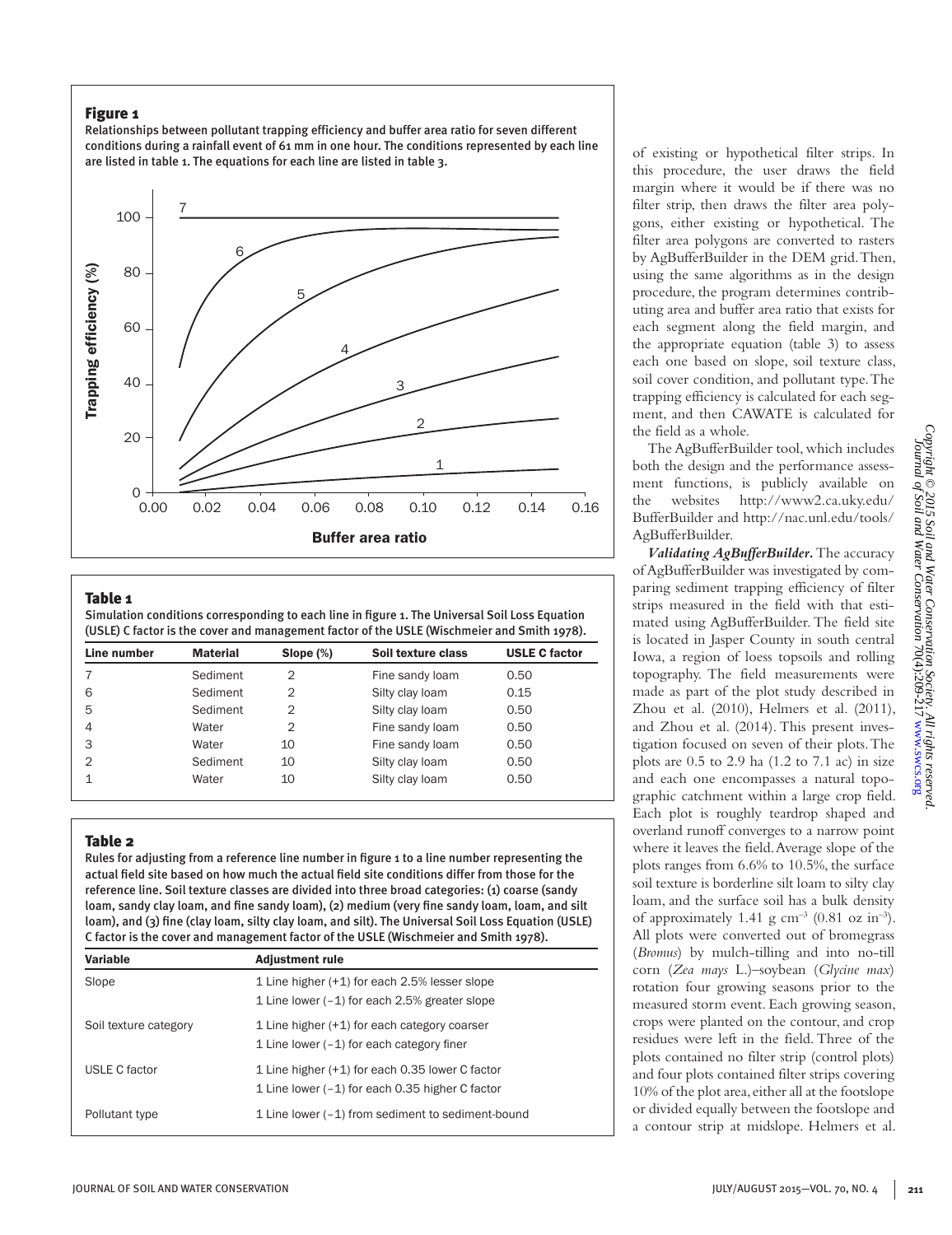#### Table 3

| Equations corresponding to each line in figure 1. In the equations, E is the trapping efficiency |
|--------------------------------------------------------------------------------------------------|
| percentage and B is the buffer area ratio, or ratio of buffer area to contributing area.         |

| <b>Equation for design</b>                | <b>Equation for assessment</b> |
|-------------------------------------------|--------------------------------|
| $B = \{- \ln [1 - (E/100)]\} / 10,000.00$ | $E = 100 (1 - e^{-10,000B})$   |
| $B = \{- \ln [1 - (E/95.82)]\} / 64.80$   | $E = 95.82 (1 - e^{-64.80B})$  |
| $B = \{- \ln [1 - (E/96.23)]\} / 22.66$   | $E = 96.23 (1 - e^{-22.66B})$  |
| $B = \{- \ln [1 - (E/95.11)]\} / 9.99$    | $E = 95.11(1 - e^{-9.99B})$    |
| $B = \{-\ln[1 - (E/78.77)]\}$ / 6.69      | $E = 78.77 (1 - e^{-6.69B})$   |
| $B = \{- \ln [1 - (E/41.85)]\} / 7.25$    | $E = 41.85 (1 - e^{-7.25B})$   |
| $B = \{- \ln [1 - (E/17.52)]\} / 4.85$    | $E = 17.52 (1 - e^{-4.85B})$   |
|                                           |                                |

(2011) detected no significant performance difference between these two placement configurations. Two other plots had 10% filter area, but had missing data for the storm event evaluated in this present study.

Sediment trapping was evaluated for one rainfall event. The event occurred on August 8, 2010, and produced 40.4 mm (1.6 in) in one hour onto soil that was wet from 75 mm (2.9 in) of rainfall in the previous five days. This was the only rainfall event in growing seasons 2007 to 2012 that matched all six of the model criteria: a single, large, one hour-long event, on previously wet soil, that was sampled entirely within one midnight-to-midnight measurement period, and for which data was successfully collected on all three control plots and at least three of the possible six filter plots. During the rainfall event, runoff from each plot was guided through an H-flume and Isco 6712 automated water sampler. Flow measurements were made every five minutes and water samples were collected for sediment concentration for every 1.024 mm (0.040 in) of runoff. From data on total flow and flowweighted mean concentration, the sediment load leaving each plot was calculated for the entire rainfall event.

Sediment trapping efficiency of each filter plot was calculated by the difference in sediment loss between the filter plot and the mean sediment loss from the control plots (no filter) expressed as a percentage of mean sediment loss from the control plots. At the time of the measured storm event, the crop portions of plots contained a fully grown stand of corn and the filter strip portions contained a well-developed, diverse mixture of native prairie grasses and forbs.

For comparison to the field measured values, AgBufferBuilder version 1.0 for ArcGIS 10.1 was used to estimate sediment trapping efficiency of the filter strips on each of the four filter plots. Three GIS layers were created for each plot: a DEM, a plot border vector, and a filter strip polygon. First, a DEM having a 3 m (9.8 ft) raster grid was obtained from the US Geological Survey (USGS) National Elevation Dataset (http://ned.usgs.gov). The DEM was derived from LiDAR data collected from 2007 to 2008. Second, the 3 m grid map was subsequently resampled to a 1 m (3.3 ft) grid using bilinear interpolation and overlain on a plot border map created from a real-time kinematic (RTK) survey of each plot. The ArcGIS Flow Accumulation function was run to identify the border grid cell to which most of plot drains (i.e., pour point). Some grid cells within the RTK survey boundary did not flow to the pour point according to the DEM, so the ArcGIS Watershed Function was run on the pour point to create a single contributing area based on the DEM. Then, the watershed raster was converted into a border vector for input to AgBufferBuilder. Third, a filter strip polygon was drawn at the footslope of the contributing area polygon equivalent in size to a buffer area ratio of 0.10, or 10% of the contributing area. Since all areal determinations are made on the DEM raster to the nearest whole grid cell, resampling the DEM to a smaller grid size enabled greater precision in delineating boundaries and matching plot sizes and buffer area ratios on the DEM to those existing in the field. The 1 m grid size is similar to the width of H-flumes (1.16 and 1.45 m [3.8 and 4.7 ft]) that formed the outflow points of the field plots. Resampling does not technically increase the precision of the elevation data, but it creates useful interpolations that can enhance identification of overland flow pathways (Pike et al. 2012).

The remaining input parameters were a USLE C factor for a "no-till" field and a soil texture class of "coarse." While the selection of "coarse" for soil texture does not accurately describe the borderline silty clay loam ("fine") or silt loam ("medium") soils at the

site, it was selected as an adjustment for the smaller rainfall event (40.4 mm [1.6 in] in one hour) than the model reference (61 mm [2.4 in] in one hour) according to the guideline in Dosskey et al. (2011). The AgBufferBuilder version 1.0 program does not have a separate input variable for size of rainfall event, but this adjustment to the soil texture parameter will have the identical effect on results from the model. The accuracy of AgBufferBuilder was evaluated by comparing its estimates of sediment trapping efficiency to the measured value for each filter plot.

Finally, total error in estimates using AgBufferBuilder was partitioned into the following two main sources: error in the core model (Dosskey et al. 2011) and error in the algorithms used in converting the model to a GIS platform. Error in the algorithms was evaluated by comparing estimates of trapping efficiency using AgBufferBuilder with estimates determined manually using the core model. The remaining error would be attributable to the core model.

*Case Studies of Designs and Assessments.*  The AgBufferBuilder design and assessment procedures were applied to six crop fields in the midwestern United States. In this region, overland runoff from cultivated fields is a major source of sediments and associated pollutants to waterways. The study fields were selected ad hoc to demonstrate the use of AgBufferBuilder and provide an example of its utility. Digital aerial orthophotos of the fields were obtained from the USDA Natural Resources Conservation Service (NRCS) Geospatial Data Gateway website (http://datagateway.nrcs.usda.gov). Digital elevation models having approximately 10 m (32.8 ft) grid spacing were obtained from the USGS National Elevation Dataset website (http://ned.usgs.gov) and resampled to a 5 m (16.4 ft) grid size.

For each field, an AgBufferBuilder design was produced. Then, a hypothetical filter strip polygon of constant width was drawn along the downhill margins of the field so that the total filter area was equal to that produced by the design program. The CAWATE value of the constant-width configuration was assessed and then compared to that of the AgBufferBuilder-designed configuration. The difference provides an indication of the importance of accounting for spatial patterns of runoff in the performance of filter strips.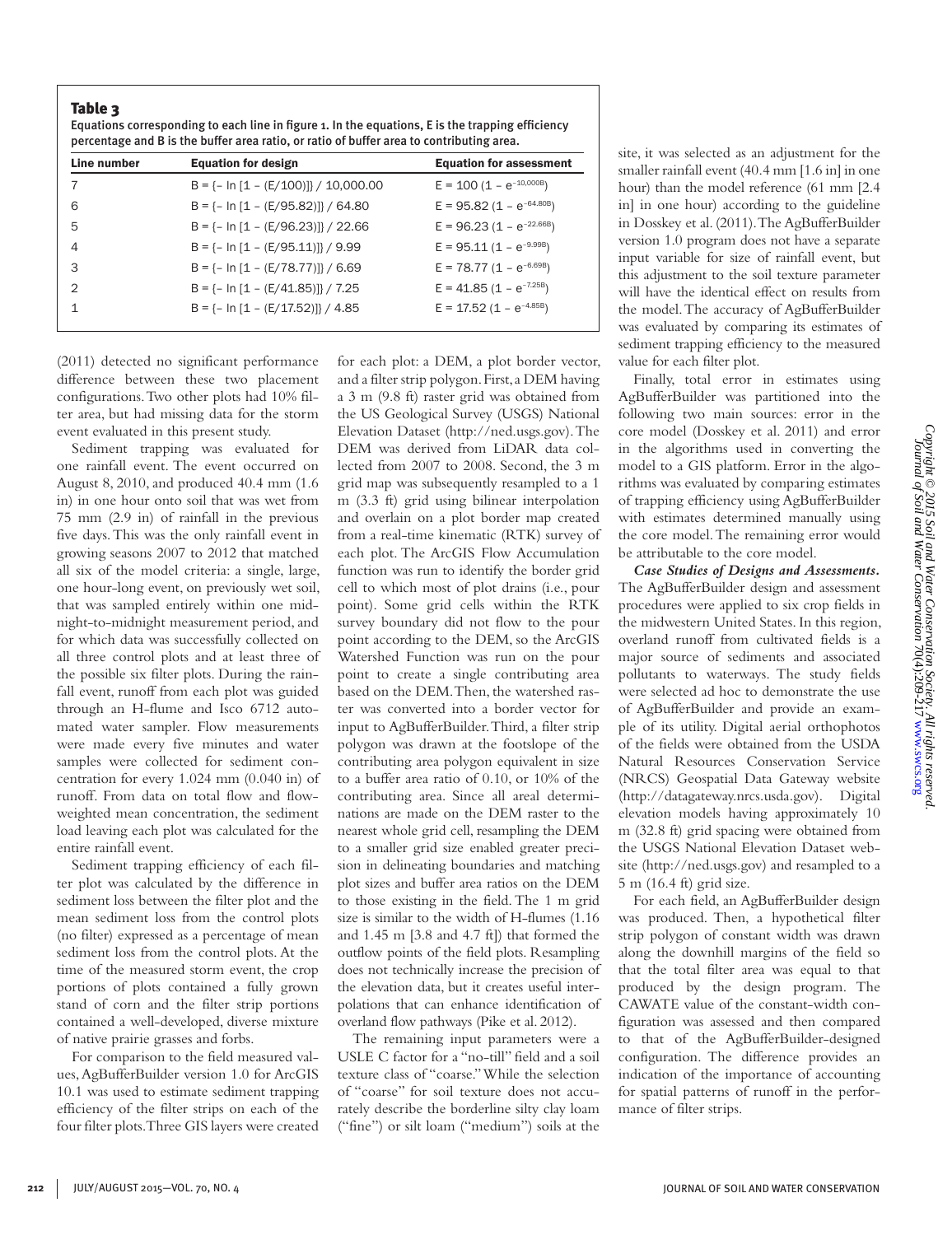#### Results and Discussion

The design model of Dosskey et al. (2011) was successfully programmed into computer code to enable users to more quickly and easily design a filter strip that will provide a constant, user-defined level of trapping efficiency around a crop field. The procedure employs a DEM grid to divide the field margin into short segments and enables the program to design filter strips for each segment based on the size and slope of its contributing area, its soil texture, its USLE C factor, the pollutant type (sediment or sediment-bound), and the level of trapping efficiency that is desired. An analogous procedure was also successfully developed that enables the user to estimate the whole-field trapping efficiency of an existing or other user-defined filter strip configuration. The resultant program, called AgBufferBuilder version 1.0, was tested successfully for use with ArcGIS version 10.1 and ArcGIS version 10.0 with SP5. The design and assessment procedures of AgBufferBuilder were demonstrated on several crop fields in Kentucky, Illinois, Iowa, and Missouri.

*Example of the Design Procedure.* An example of an AgBufferBuilder-designed filter strip is shown in figure 2 for a field in Madison County, Illinois. The aerial photograph shows the 59.5 ha (147 ac) crop field and 1 m (3.3 ft) elevation contours. The sinuous contours suggest that runoff does not distribute uniformly to the margin around this field and, consequently, the designed filter strip has a highly variable configuration—larger where there is more runoff and smaller where there is less. The designed filter strip is expected to provide a constant trapping efficiency along the entire field margin. Sediment trapping efficiency would be 47% (in red), which increases to 72% by adding the area in yellow, under the design rainfall event (61 mm [2.4 in] in one hour) onto fine-textured soil soon after the field is tilled. The design image can be used in the field to lay out the filter area, and the statistics can be used to calculate installation costs and incentive payments.

The value for CAWATE, in theory, should be equal to the trapping efficiency value specified in the input because that value was used to determine filter area requirement for every contributing area. However, it may be somewhat lower than the input value for two reasons. First, the calculated filter area requirement is rounded to the

#### Figure 2

A digital aerial orthophoto of a 59.5 ha field in Madison County, Illinois, showing 1 m contours and AgBufferBuilder-designed filter locations in a  $5$  m grid for achieving a constant  $47\%$  sediment trapping efficiency (in red) around the field margin, which increases to 72% by adding the area in yellow. This field was assumed to be plow tilled and have a fine soil texture.



nearest whole cell. Rounding is expected to balance out approximately among many contributing areas between rounding up from 0.5 cell and rounding down from 1.5 cell. However, rounding produces bias for field margin cells having a calculated filter area requirement that is between 0 and 0.5 cell. On balance, these cells would have an average of 0.25 cell of filter area, but end up containing none in the design output. As a consequence, the designed filter area (cells filled with filter) will have less than the total calculated filter area requirement and, thus, will have a lower CAWATE value than the design input value. Second, contributing areas of some border cells may have severe slope and soil texture conditions that would render a filter strip practically incapable of achieving a high specified level of trapping efficiency (lines 1 to 3 in figure 1). In these cases, the program will fill the entire contributing area with filter, and assign the

maximum value (asymptote of the equation) for that line. These contributing areas will, then, have a trapping efficiency value less than the specified input value and pull down the CAWATE value. For example, the larger design scenario in figure 2 (in yellow) had an input trapping efficiency of 75%, but the output CAWATE value was 72%. Use of a finer grid size will reduce the cell-rounding effect and bring the output CAWATE value of a design closer to the specified input value.

Locations along field margins where relatively more or less filter area is located do not change materially with a change in soil texture, tillage system, or by specifying a different input level of pollutant trapping efficiency. In general, only the total amount of filter area changes. For conditions that increase the runoff load (i.e., steeper slopes, finer-textured soils, and higher C factor) or a higher input trapping efficiency is selected,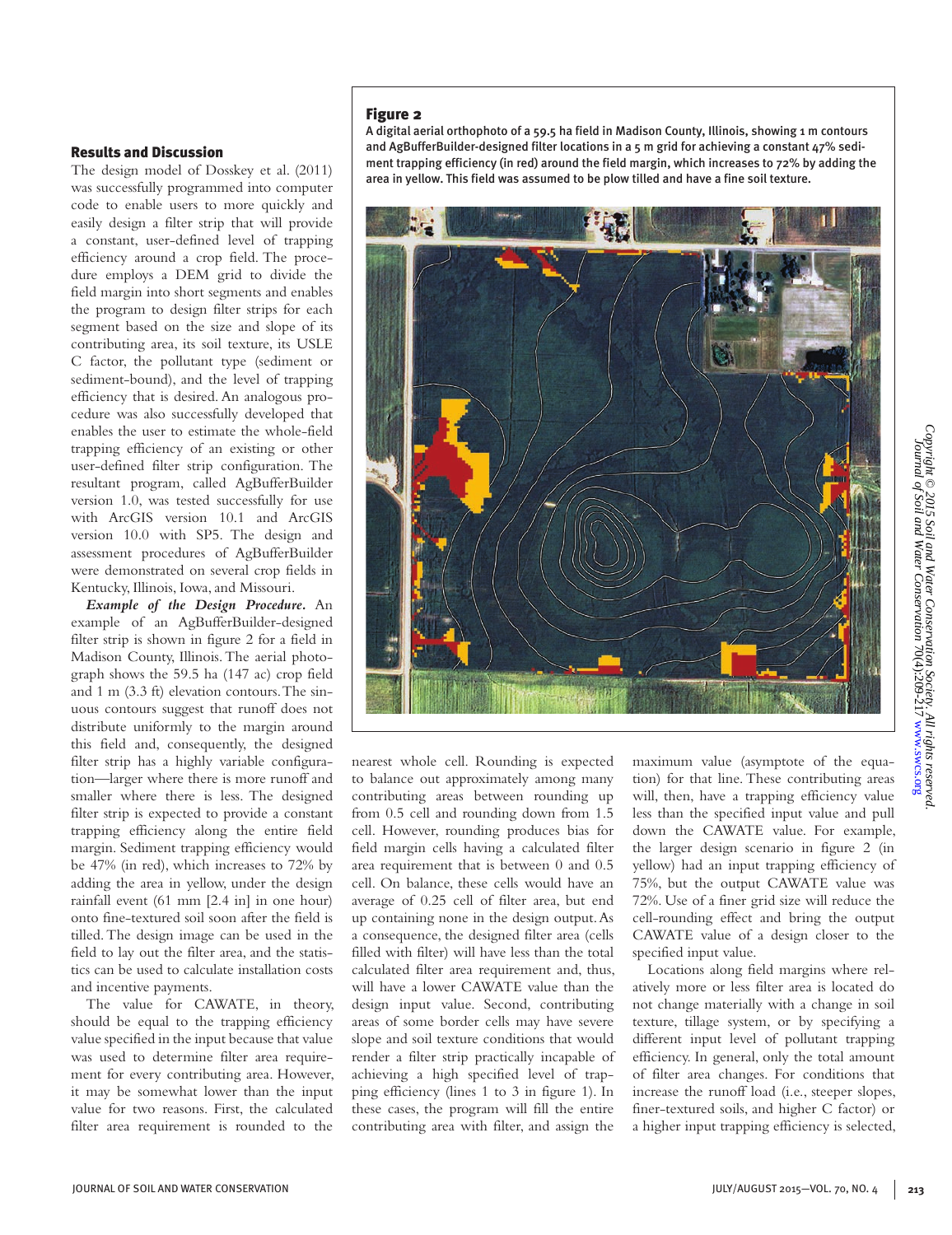the designed filter strip simply expands farther uphill. However, a few more grid cells may also appear elsewhere at the field margin as the threshold for filling cells with filter area, 0.5 cell, is met. These features are exemplified in figure 2 where the input trapping efficiency was increased from 50% to 75% (i.e., CAWATE of the design output was 47% and 72%, respectively).

*Example of the Assessment Procedure.*  An example of the AgBufferBuilder assessment procedure is depicted in figure 3. In this example, a 20 to 25 m  $(65.6 \text{ to } 82 \text{ ft})$ wide filter strip was hand-drawn along the margin of the same field shown in figure 2. Filter strip polygons were placed where the design procedure indicated that most runoff would leave the field, and it was drawn to have the same total area (4 ha [10 ac]) as the AgBufferBuilder-designed filter that provides 72% sediment trapping efficiency. Running the assessment function on this constant-width filter strip returned a sediment CAWATE value of 35%, or about 35% of the sediment delivered to the field margin from this field would be trapped by this filter strip. In this way, the user can estimate the whole-field trapping efficiency of various alternative sizes and configurations of filter area, including that of existing filter strips. When applied after running the design procedure, the user can develop and assess alternative designs with knowledge of where the most effective locations would be and what level of performance could be attained for a given amount of filter area.

Irregular and fragmented design configurations produced by AgBufferBuilder will not be easily laid out in the field, nor be compatible with traditional farming equipment. However, complex field layouts are now becoming more feasible with precision agricultural technologies such as GPS, guidance systems, and row or section control technologies on planters and applicators (Dosskey et al. 2005; Delgado et al. 2011). The assessment procedure in AgBufferBuilder enables a planner to evaluate alternative designs that can provide a better fit to the landowner's circumstances.

Some planning needs may require knowing the total mass of sediment, rather than percentage of it, that would be trapped by the filter during a design storm. It could be estimated for a whole field by using a model such as the Revised Universal Soil Loss Equation (RUSLE; Renard et al. 1997) to estimate the total mass of sediment in runoff

#### Figure 3

A digital aerial orthophoto of a 59.5 ha field in Madison County, Illinois, showing 1 m contours and a hypothetical constant-width filter strip (in yellow) in a 5 m grid having the same total area as the AgBufferBuilder design (in red) for plow tillage and fine soil texture. The sediment trapping efficiency of the constant-width filter strip is estimated to be 35%, while the AgBuffer-Builder design is estimated to be 72%.



to the field margin, and then multiplying by the CAWATE value from AgBufferBuilder for any given design. This approach could be useful for scaling adoption incentives or credits to level of performance.

*Validation Results.* For the test rainfall event, measured sediment trapping efficiency of the filter strip plots averaged 88% and ranged from 80% to 92% among the four plots (table 4). By comparison, AgBufferBuilder estimated trapping efficiencies to average 85% and range from 81% to 91% (table 5). AgBufferBuilder overestimated corresponding field-measured values for two plots by 1% (Basswood-1) and 5% (Interim-1) and underestimated values on the other two plots by 11% (Basswood-2) and 5% (Basswood-5). While AgBufferBuilder estimates were off by as much as 11% for individual contributing areas, the collective error was only 3%. Since a filter strip normally would have many contributing areas averaged together, this average error may represent a better gauge of AgBufferBuilder accuracy for an entire filter strip. Based on these results, the accuracy of AgBufferBuilder is reasonably good with only a minor bias toward underestimation of sediment trapping efficiency.

Manual application of the core model on the filter plots estimated sediment trapping efficiency to average 94% and range from 86% to 96% (table 5). AgBufferBuilder produced lower values than the manual model did on all four plots by 5%, 15%, 3%, and 11%. These results indicate that the algorithms used to convert the core model into the GIS platform lead to underestimation of trapping efficiency values that would be produced by its core model alone. In this study, however, the net result was to bring AgBufferBuilder estimates closer in line to the field measured values than the core model estimates were.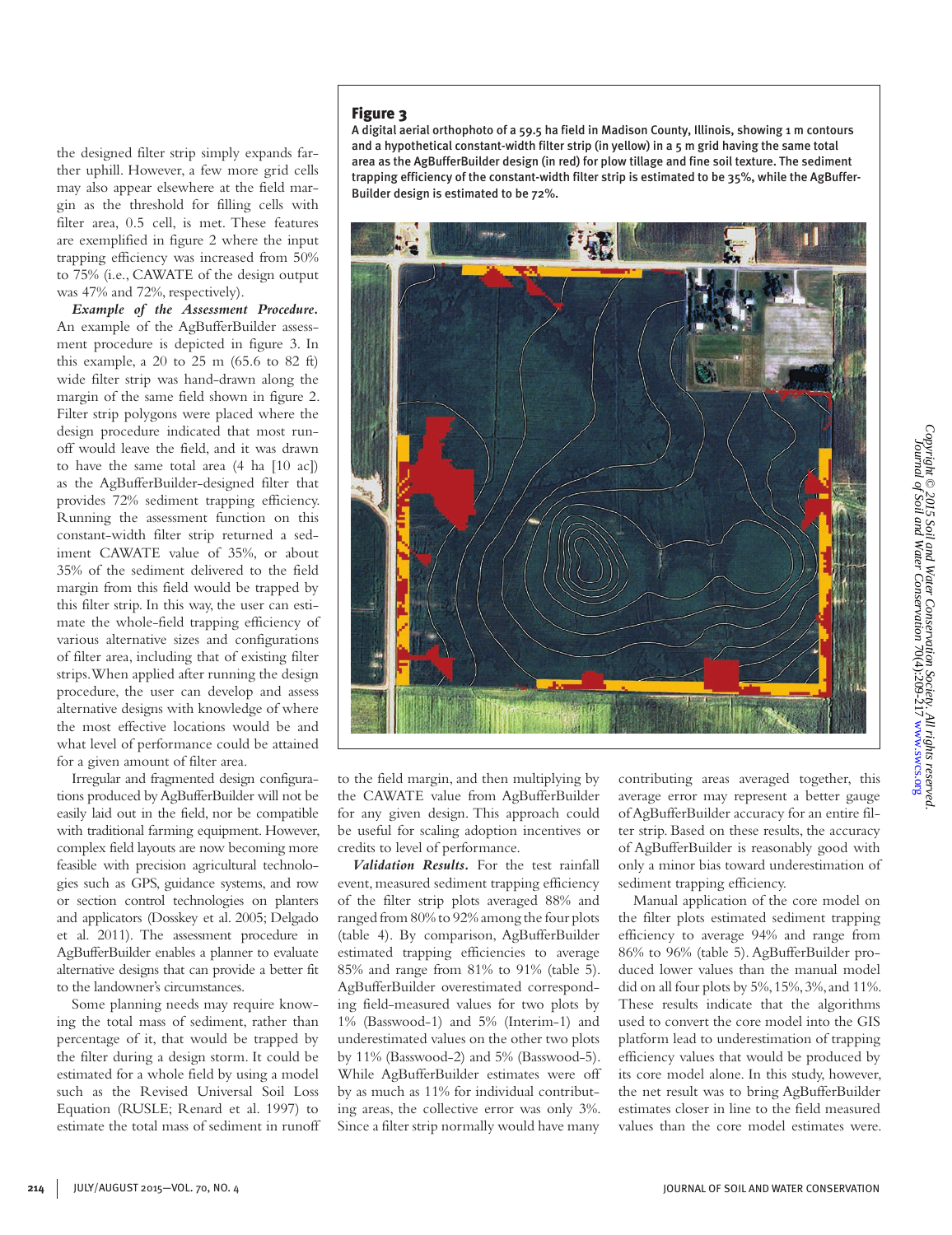### Table 4

Field-measured sediment trapping efficiencies of large filter strip plots. Trapping efficiencies were determined for one large rainfall event (40.4 mm in one hour on August 8, 2010) on field plots covered by contour planted no-till corn either entirely (No Filter) or with 10% of their area covered with grass filter strip (10% Filter). The field plot descriptions and sediment loss data were collected as part of the study reported in Helmers et al. (2011).

|                     |                     | <b>Plot description</b> |                          | <b>Field measurement</b>            |                                   |  |
|---------------------|---------------------|-------------------------|--------------------------|-------------------------------------|-----------------------------------|--|
| <b>Plot name</b>    | <b>Size</b><br>(ha) | <b>Slope</b><br>(%)     | Max. slope<br>length (m) | <b>Sediment</b><br>$loss (kg ha-1)$ | <b>Trapping</b><br>efficiency (%) |  |
| No filter (control) |                     |                         |                          |                                     |                                   |  |
| Basswood-6          | 0.84                | 10.5                    | 140                      | 31.3                                |                                   |  |
| Interim-3           | 0.73                | 9.3                     | 137                      | 56.9                                |                                   |  |
| Orbweaver-3         | 1.24                | 6.6                     | 230                      | 110.9                               |                                   |  |
| Mean                | 0.94                | 8.8                     | 169                      | 66.4                                |                                   |  |
| 10% filter          |                     |                         |                          |                                     |                                   |  |
| Basswood-1          | 0.53                | 7.5                     | 120                      | 6.7                                 | 90                                |  |
| Basswood-2          | 0.48                | 6.6                     | 113                      | 5.5                                 | 92                                |  |
| Basswood-5          | 1.24                | 8.9                     | 144                      | 7.8                                 | 88                                |  |
| Interim-1           | 3.00                | 7.7                     | 288                      | 13.2                                | 80                                |  |
| Mean                | 1.31                | 7.7                     | 166                      | 8.3                                 | 88                                |  |

Note: Trapping efficiency = (Mean sediment loss by Control Plots – Sediment loss by Filter Plot) / Mean sediment loss by Control Plots  $\times$  100%.

#### Table<sub>5</sub>

Comparison of sediment trapping efficiencies of field plot filter strips determined by three methods: (1) measured, (2) estimated using AgBufferBuilder, and (3) estimated manually using the geographic information system tool's underlying procedure described in Dosskey et al. (2011). Trapping efficiencies were determined for one large rainfall event (40.4 mm in one hour on August 8, 2010) on field plots covered by contour planted no-till corn with 10% of their area covered with grass filter strip (10% Filter). The measured sediment loss data were collected as part of the study reported in Helmers et al. (2011).

| <b>Plot name</b> | Sediment trapping efficiency (%) |                        |                     |  |  |
|------------------|----------------------------------|------------------------|---------------------|--|--|
|                  | <b>Field measurement</b>         | <b>AgBufferBuilder</b> | <b>Manual model</b> |  |  |
| Basswood-1       | 90                               | 91                     | 96                  |  |  |
| Basswood-2       | 92                               | 81                     | 96                  |  |  |
| Basswood-5       | 88                               | 83                     | 86                  |  |  |
| Interim-1        | 80                               | 85                     | 96                  |  |  |
| Mean             | 88                               | 85                     | 94                  |  |  |

The core model overestimated field-measured values on three plots by 6%, 4%, and 16%, and underestimated one plot by 2%.

These accuracy and bias statistics for AgBufferBuilder are to be viewed cautiously because field measured trapping efficiencies are not without their own error. Most importantly, the filter plot conditions of size, shape, and slope were not identical to those of the control plots (table 4). For this reason, each filter plot was not paired with a corresponding control plot; instead, each filter plot was paired with the average value for control plots. Despite this limitation, the results provide useful insight into the reliability of the AgBufferBuilder tool and its core model.

*Performance Comparison of Variable and Constant-Width Configurations.* Using AgBufferBuilder, several additional fields were analyzed using both the design and the assessment procedures in the same manner as shown in figure 3. For each scenario, the design procedure was run first. Then, an assessment was performed on a constant-width design having identical total filter area as the designed filter and distributed along portions of margin where the design procedure indicated that a filter would be more effective. The results in every scenario show that the AgBufferBuilderdesigned filter would perform better than the constant-width configuration (table 6). For the scenarios that were analyzed, the AgBufferBuilder-designed filters would trap an average of 67% of the sediments in field runoff during a design storm (61 mm [2.4 in] in one hour) compared to only 35% for constant-width filters having the same total area.

The degree to which AgBufferBuilderdesigned filters outperform constant-width configurations varies widely. Among the test fields, differences ranged from 7% to 48% (table 6). Greater difference would be expected for fields where convergent runoff patterns are more pronounced. Smaller difference would be expected where topography was more uniform and convergent runoff patterns were less pronounced.

These comparative results indicate better performance by AgBufferBuilder-designed filters than constant-width filters of the same size, often by very large margins. They further indicate that accurately gauging performance of filter strips requires accounting for spatially nonuniform patterns of runoff flow from fields.

*Limitations of AgBufferBuilder.* Planners may prefer to design filter strips for a smaller design storm than is currently modeled in AgBufferBuilder. Some guidance for making this adjustment is provided in Dosskey et al. (2011) and used in the validation study. However, it has been argued that infrequent large storms erode and transport the majority of sediment from fields to waterways, and that conservation practices should be designed for such events (Larson et al. 1997). The current procedures are based on a design storm of 61 mm (2.4 in) in one hour. This size of rainfall event has a 10-year return frequency across the central Plains (e.g., Garden City, Kansas), Corn Belt (e.g., Ames, Iowa), and northern Piedmont (e.g. Durham, North Carolina) (Hershfield 1961). It is more frequent to the south (e.g., a 5-year return for Oklahoma City, Oklahoma; Jackson, Mississippi; Columbus, Georgia; and Fayetteville, North Carolina) and less frequent across the northern tier states (e.g., a 25-year return for Minneapolis, Minnesota; Louisville, Kentucky; and Harrisburg, Pennsylvania). Climate change is making such storms increasingly frequent everywhere (Walthall et al. 2012).

Topographic information provided in the DEM is central to producing filter designs and performance assessments using AgBufferBuilder. It is assumed that DEMs and flow algorithms accurately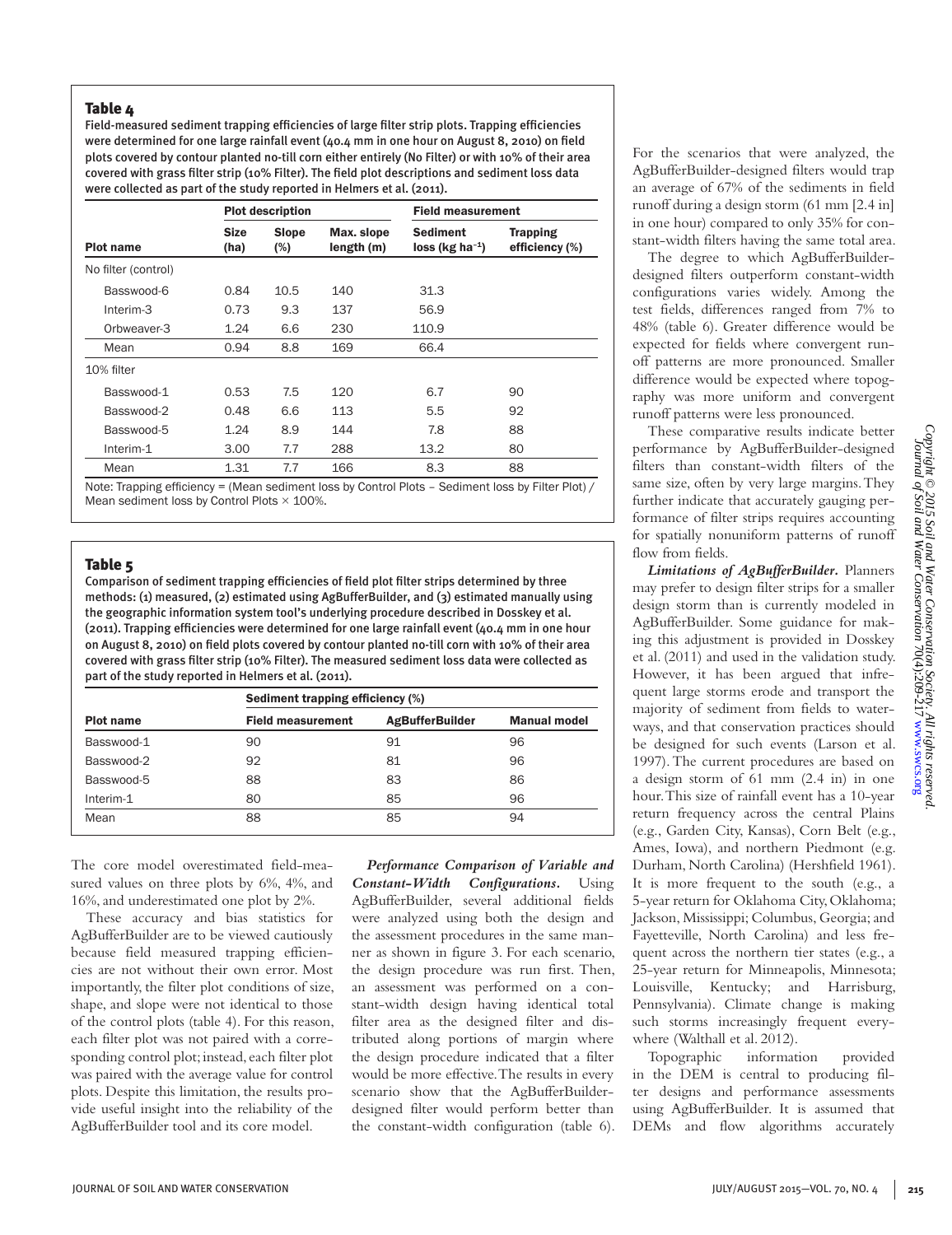Comparison of whole-field average sediment trapping efficiency of AgBufferBuilder-designed and constant-width filter strips having the same total area around a field.

| <b>Field size</b><br>(ha) | Soil texture<br>category | <b>USLE</b><br><b>C</b> factor | <b>Filter area</b><br>(ha) | <b>Sediment trapping efficiency (%)</b> |                           |
|---------------------------|--------------------------|--------------------------------|----------------------------|-----------------------------------------|---------------------------|
|                           |                          |                                |                            | <b>AgBufferBuilder</b><br>design        | Constant-<br>width design |
| 59.5                      | Fine                     | 0.50                           | 4.05                       | 72                                      | 35                        |
| 25.1                      | Fine                     | 0.15                           | 3.44                       | 67                                      | 40                        |
| 14.9                      | Fine                     | 0.15                           | 0.93                       | 69                                      | 62                        |
| 30.1                      | Fine                     | 0.15                           | 0.76                       | 66                                      | 24                        |
| 4.05                      | Fine                     | 0.15                           | 0.09                       | 64                                      | 16                        |
| 15.2                      | Fine                     | 0.15                           | 0.80                       | 64                                      | 33                        |
|                           |                          |                                |                            | 67                                      | 35                        |
|                           |                          |                                |                            |                                         |                           |

nanagement factor of the Universal Soil Loss

reflect patterns on the ground. However, land shaping and drainage modifications that are more recent than when the source elevation data was collected can alter runoff patterns from what would be predicted by the DEM. If those alterations are substantial, AgBufferBuilder results will not accurately represent performance in the field. Therefore, design maps and assessments created with AgBufferBuilder should be used only after some form of field inspection.

#### Summary and Conclusions

Sediment trapping effectiveness of constant-width filter strips can be greatly limited by spatially nonuniform runoff flow. This result was demonstrated using the GIS-based AgBufferBuilder design and performance assessment tool. The key advancement of this tool is the use of terrain analysis of a DEM for identifying detailed spatial patterns of overland runoff to field margins, and then matching filter dimensions to those patterns—larger where there is more runoff, and smaller where there is less. The design procedure produces a filter design that delivers an approximately constant level of sediment trapping efficiency around a field margin. The tool can also estimate the trapping efficiency of existing or other user-defined configurations. Performance estimates using AgBufferBuilder compared closely with measurements on field plots. AgBufferBuilder produces designs that are more effective than constant-width designs where runoff flow from cultivated fields is spatially nonuniform.

#### Acknowledgements

Funding to support this project was provided by the USDA Forest Service, National Agroforestry Center, Lincoln, Nebraska, and Southern Research Station, Asheville, North Carolina, to the University of Kentucky (grant no. 10-JV-11330152-119), and from Kentucky state water quality grants (SB-271) administered by the University of Kentucky, College of Agriculture, Lexington, Kentucky. Field data for model validation was provided by a project supported by the Neal Smith National Wildlife Refuge, Iowa State University College of Agriculture and Life Sciences, the Leopold Center for Sustainable Agriculture (SI2009), the USDA's National Institute of Food and Agriculture (IOW5249) and Sustainable Agriculture Research and Education programs (H001226911), and the US Forest Service Northern Research Station.

#### References

- Daniels, R.B., and J.W. Gilliam. 1996. Sediment and chemical load reduction by grass and riparian filters. Soil Science Society of America Journal 60:246-251.
- Delgado, J.A., R. Khosla, and T. Mueller. 2011. Recent advances in precision (target) conservation. Journal of Soil and Water Conservation 66(6):176A-170A. doi:10.2489/jswc.66.6.167A.
- Dickey, E.C., and D.H. Vanderholm. 1981. Vegetative filter treatment of livestock feedlot runoff. Journal of Environmental Quality 10:279-284.
- Dillaha, T.A., and J.C. Hayes. 1991. A Procedure for the Design of Vegetative Filter Strips. Final Report to the Soil Conservation Service. Washington DC: US Department of Agriculture.
- Dillaha, T.A., R.B. Reneau, S. Mostaghimi, and D. Lee. 1989. Vegetative filter strips for agricultural nonpoint source pollution control. Transactions of the American Society of Agricultural Engineers 32:513-519.
- Dillaha, T.A., J.H. Sherrard, and D. Lee. 1986. Long-term effectiveness and maintenance of vegetative filter strips. Virginia Water Resources Research Center Bulletin 153. Blacksburg, VA: Virginia Polytechnic Institute and State University.
- Dillaha, T.A., J.H. Sherrard, D. Lee, S. Mostaghimi, and V.O. Shanholz. 1988. Evaluation of vegetative filter strips as a best management practice for feed lots. Journal of the American Water Pollution Control Federation 60:1231-1238.
- Dosskey, M.G. 2001. Toward quantifying water pollution abatement in response to installing buffers on crop land. Environmental Management. 28:577-598.
- Dosskey, M.G., D.E. Eisenhauer, and M.J. Helmers. 2005. Establishing conservation buffers using precision information. Journal of Soil and Water Conservation 60(6):349-354.
- Dosskey, M.G., M.J. Helmers, and D.E. Eisenhauer. 2008. A design aid for determining width of filter strips. Journal of Soil and Water Conservation 63(4):232-241. doi:10.2489/jswc.63.4.232.
- Dosskey, M.G., M.J. Helmers, and D.E. Eisenhauer. 2011. A design aid for sizing filter strips using buffer area ratio. Journal of Soil and Water Conservation 66(1):29-39. doi:10.2489/jswc.66.1.29.
- Dosskey, M.G., M.J. Helmers, D.E. Eisenhauer, T.G. Franti, and K.D. Hoagland. 2002. Assessment of concentrated flow through riparian buffers. Journal of Soil and Water Conservation 57(6):336-343.
- Fabis, J., M. Bach, and H.-G. Frede. 1993. Vegetative filter strips in hilly areas of Germany. *In* Integrated Resource Management & Landscape Modification for Environmental Protection, ed. J.K. Mitchell, 81-88. Proceedings of the International Symposium, Dec. 13, 1993, Chicago, IL. St. Joseph, MI: American Society of Agricultural Engineers.
- Flanagan, D.C., G.R. Foster, W.H. Neibling, and J.P. Burt. 1989. Simplified equations for filter strip design. Transactions of the American Society of Agricultural Engineers 32:2001-2007.
- Helmers, M.J., D.E. Eisenhauer, M.G. Dosskey, and T.G. Franti. 2002. Modeling Vegetative Filter Performance with VFSMOD. Paper No. MC02-308. St. Joseph, MI: American Society of Agricultural Engineers.
- Helmers, M.J., X. Zhou, H. Asbjornsen, R. Kolka, M.D. Tomer, and R.M. Cruse. 2011. Sediment removal by prairie filter strips in row-cropped ephemeral watersheds. Journal of Environmental Quality 41:1531-1539.
- Hershfield, D.M. 1961. Rainfall Frequency Atlas of the United States. Technical Paper No. 40. Washington DC: US Weather Bureau.